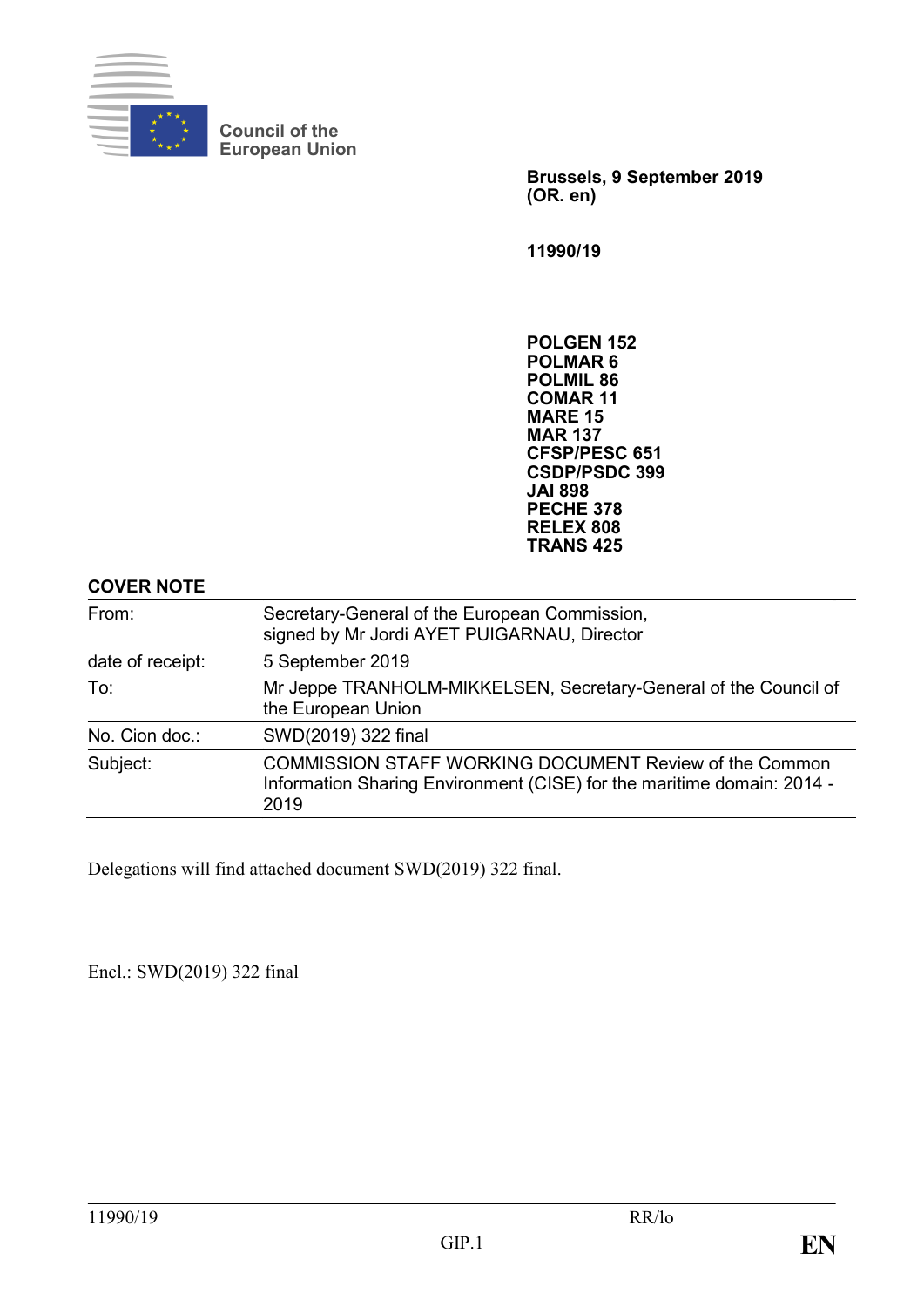

**COMMISSION** 

Brussels, 5.9.2019 SWD(2019) 322 final

## **COMMISSION STAFF WORKING DOCUMENT**

EUROPEAN<br>
EUROPEAN<br>
ENGINEEREN<br>
FRANCESION<br>
SWA(2019) 522 final<br>
COMMISSION STAFF WORKING DOCUMENT<br>
Review of the Common Information Sharing European<br>
domain: 2014 - 2019<br>
EN **Review of the Common Information Sharing Environment (CISE) for the maritime domain: 2014 - 2019**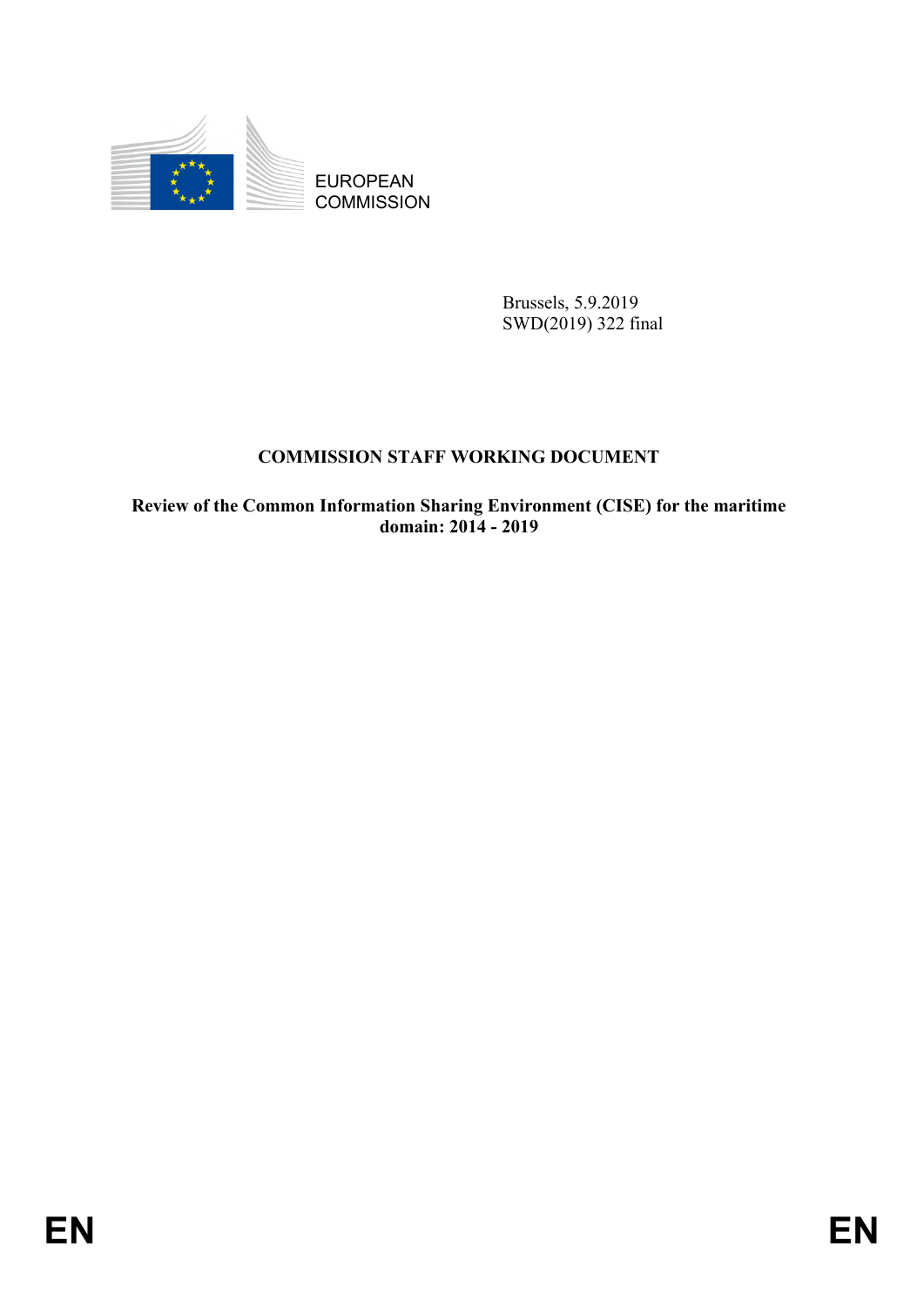Table of Contents

| 1.             |     |  |  |  |
|----------------|-----|--|--|--|
| 2.             |     |  |  |  |
|                | 2.1 |  |  |  |
|                | 2.2 |  |  |  |
|                | 2.3 |  |  |  |
|                | 2.4 |  |  |  |
|                | 2.5 |  |  |  |
| 3 <sub>1</sub> |     |  |  |  |
|                | 3.1 |  |  |  |
|                | 3.2 |  |  |  |
|                | 3.3 |  |  |  |
|                | 3.4 |  |  |  |
|                | 3.5 |  |  |  |
|                | 3.6 |  |  |  |
|                | 3.7 |  |  |  |
|                | 3.8 |  |  |  |
|                | 3.9 |  |  |  |
| 4.             |     |  |  |  |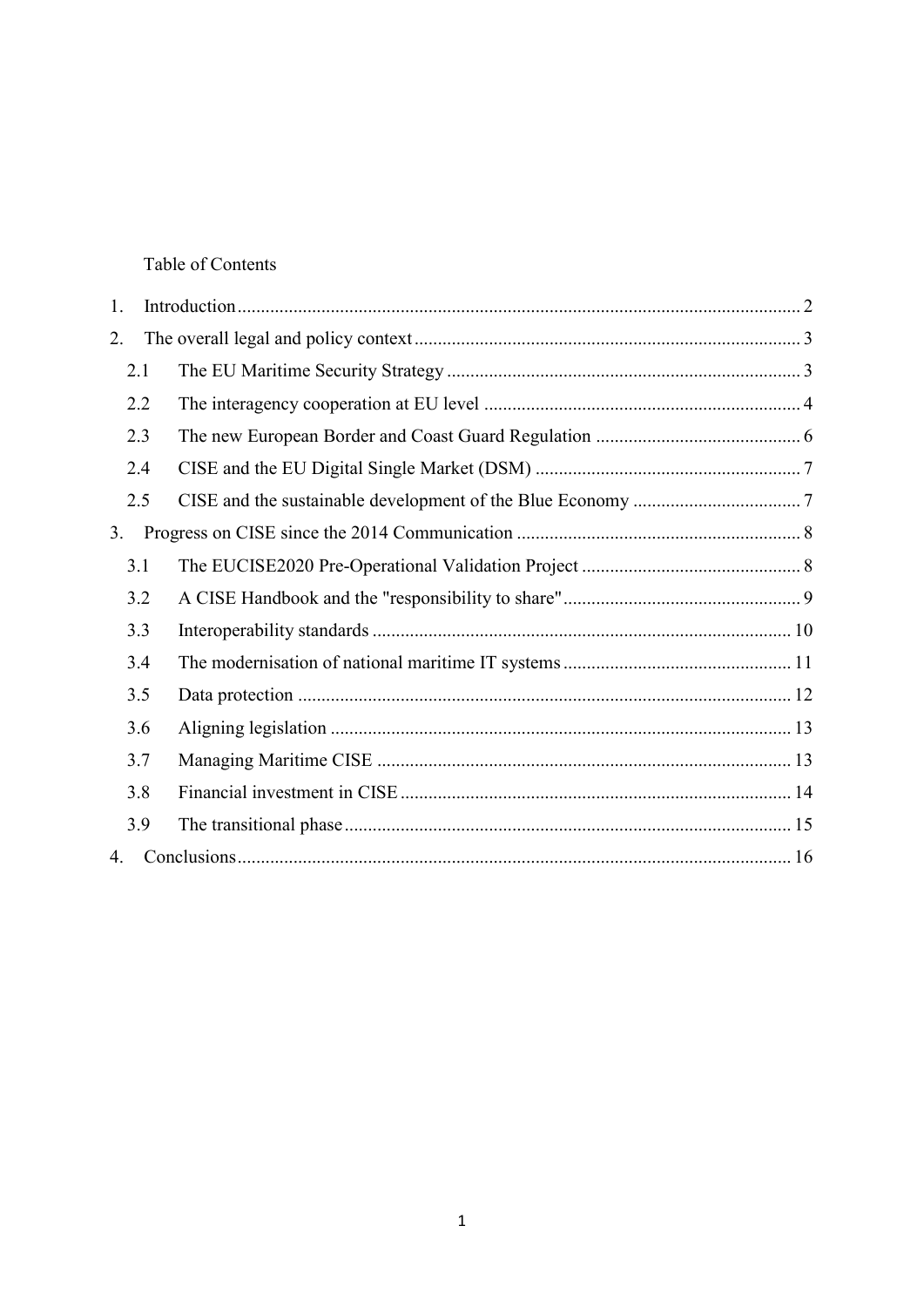# <span id="page-3-0"></span>1. Introduction

**.** 

The development of the maritime CISE was proposed by the Commission in  $2009<sup>1</sup>$ . CISE is a voluntary collaborative initiative which seeks to ensure increased information exchange, across sectors<sup>2</sup> and borders, between EU and Member States authorities involved in maritime surveillance. CISE will ensure effectiveness and cost-efficiency of maritime surveillance activities by facilitating a rapid and secure access by maritime authorities to addedvalue/critical information. The objective is to ensure that maritime surveillance information collected by one maritime authority and considered necessary for the operational activities of others can be shared and be subject to multiuse, rather than collected and produced several times, or collected and kept for a single purpose. The timely and quick access to relevant information provides the EU Agencies and National Authorities with the necessary maritime pictures to plan and conduct maritime opertions at strategic, operational and tactic level.

Since 2009, the concept of CISE has been regularly refined by the Commission and endorsed by the Member States in subsequent Commission Communications and Council Conclusions<sup>3</sup>.

The last Communication on CISE, adopted by the Commission in 2014<sup>4</sup> (hereinafter: the 2014 Communication), described the progress achieved both at EU and national level until that moment and established a number of actions to address the remaining challenges.

The 2014 Communication identifies the main characteristics of CISE as follows:

- CISE is a voluntary collaborative process in the EU seeking to further enhance and promote relevant information exchange between authorities involved in maritime surveillance;
- CISE is promoting a decentralised framework for these exchanges;
- CISE should bring added value and complementarity to existing maritime data system, services and sharing processes, while avoiding duplication. It should be seen as part of

[Council conclusions on integration of maritime surveillance 18 April 2011;](http://data.consilium.europa.eu/doc/document/ST-9250-2011-INIT/en/pdf)

[Council conclusions on Integrated Maritime Policy 2 June 2010;](http://data.consilium.europa.eu/doc/document/ST-10300-2010-INIT/en/pdf)

[Council Conclusions on the Marine and Maritime Agenda for Growth and Jobs 22 November 2012;](http://data.consilium.europa.eu/doc/document/ST-16553-2012-INIT/en/pdf)

[Council conclusions on the Integrated Maritime Policy 24 June 2013;](http://www.consilium.europa.eu/uedocs/cms_data/docs/pressdata/en/agricult/137604.pdf) [Council conclusions on Global](https://www.consilium.europa.eu/media/24000/st10238en17-conclusions-on-global-maritime-security.pdf)  [Maritime Security 19 June 2017.](https://www.consilium.europa.eu/media/24000/st10238en17-conclusions-on-global-maritime-security.pdf)

<sup>4</sup> Communication from the Commission to the European Parliament and the Council: Better situational awareness by enhanced cooperation across maritime surveillance authorities: next steps within the Common Information Sharing Environment for the maritime domain - COM(2014)451 final and its accompanying Commission Staff Working Document Impact Assessment (SWD(2014)225 final)

<sup>1</sup> Commission Communication – "Towards the integration of maritime surveillance: A common information sharing environment for the EU maritime domain" [\(COM/2009/538 final\)](https://eur-lex.europa.eu/legal-content/en/TXT/?uri=CELEX:52009DC0538).

<sup>&</sup>lt;sup>2</sup> The sectors involved are the following: maritime safety, security and prevention of pollution by ships, fisheries control, marine pollution preparedness and response - marine environment, customs, border control, general law enforcement and defence.

<sup>&</sup>lt;sup>3</sup> Commission Communication on a Draft Roadmap towards establishing of the CISE for the surveillance of [the EU maritime domain \(COM\(2010\)584 final\);](http://eur-lex.europa.eu/LexUriServ/LexUriServ.do?uri=CELEX:52010DC0584:EN:NOT) CISE - [Council Conclusions on integration of maritime](http://data.consilium.europa.eu/doc/document/ST-15176-2009-REV-2/en/pdf)  [surveillance 17 November 2009](http://data.consilium.europa.eu/doc/document/ST-15176-2009-REV-2/en/pdf) :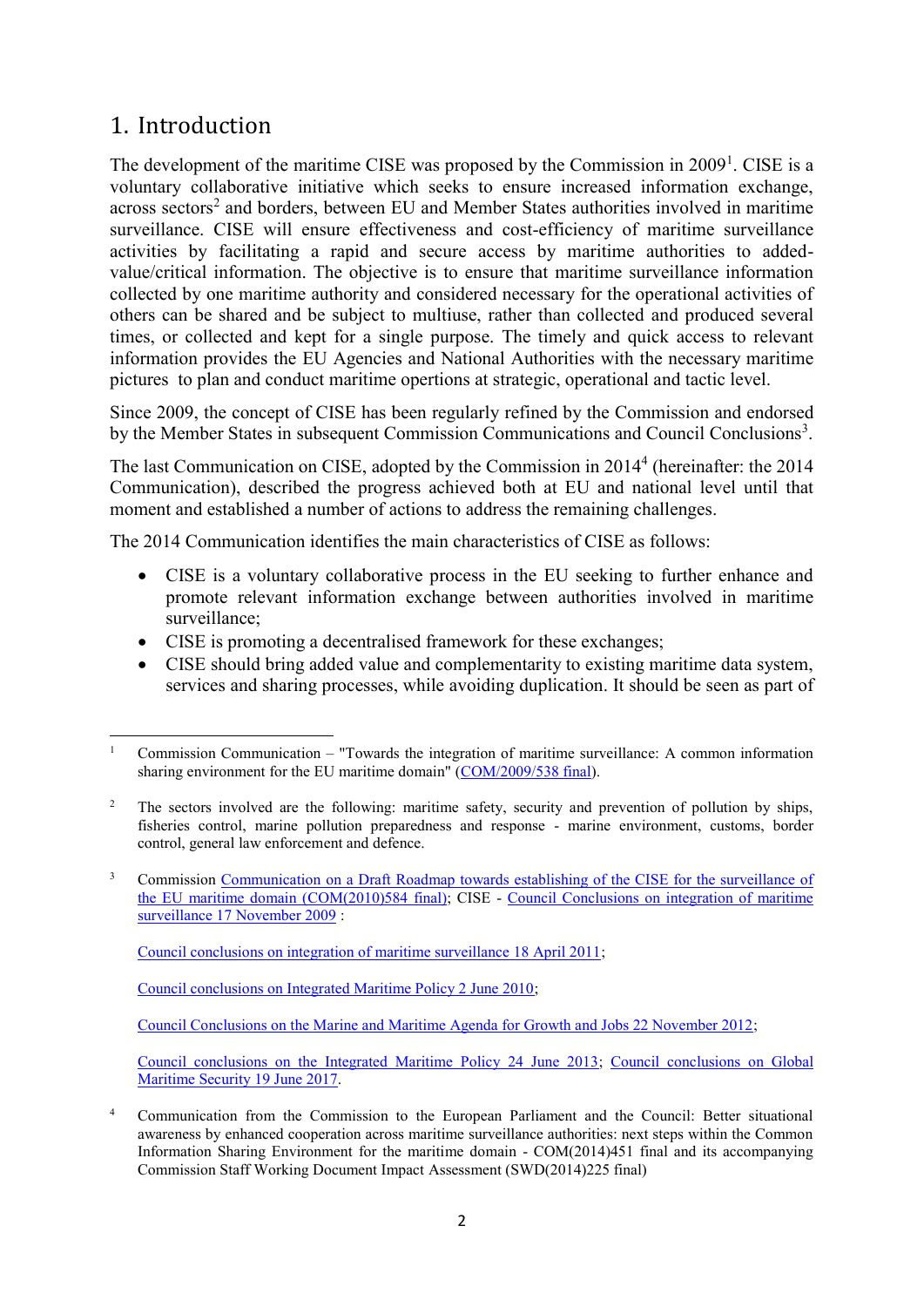a more comprehensive information and exchange framework across the EU and its implementation should work towards coherence with this framework.

CISE should neither have an impact on the administrative structures of the Member States, nor on the existing EU legislation. The 2014 Communication highlighted the need to improve information exchange between civilian and military authorities. Including the defence community and identifying information that could be exchanged between civilian and military authorities in a Maritime CISE will be important since military authorities are one of the main holders of maritime surveillance data.

The 2014 Communication also announced that a review process would be launched in 2018 to assess the implementation of a maritime CISE and the need for further action. To this end, in 2018 the Commission commissioned a study to support the review, in order to assess the progress made since 2014, covering all the actions set out in the Communication. The report of this study ("Study to support the CISE review" – hereinafter "the CISE review study") is made available together with this Staff Working Document.

This staff working document presents the progress made in implementing CISE during the period 2014-2019, also on the basis of the assessment carried out by the review study. It also highlights the lessons learned from this period and flags key elements for further consideration. Finally, it describes the transitional phase that aims at leading to a fully operational CISE.

# <span id="page-4-0"></span>2. The overall legal and policy context

As new security challenges have emerged in recent years, maritime security has been high on the political agenda of the EU. The deteriorated global security situation has led to a great number of security-related initiatives at EU level. In this respect, the policy developments that can be considered particularly relevant for CISE are the adoption of the EU Maritime Security Strategy (EUMSS) in 2014, and the establishment of the interagency cooperation between the European Border and Coast Guard Agency (EBCGA-Frontex), the European Fisheries Agency (EFCA) and the European Maritime Safety Agency (EMSA).

The purpose of CISE to create an enhanced environment for cross-sectoral and cross-border exchange of information for maritime authorities in Europe comes in line with and supports several of the Commission priorities:

- The EU Agenda for Migration: CISE is key action directly supporting the implementation of the EU Maritime Security Strategy (which addresses migration related challenges in the maritime domain);
- The Digital Single Market: CISE enables the promotion of interoperability and standardisation in the maritime surveillance domain;
- The jobs, growth and investment priority: CISE contributes to ensure safer, more secure and cleaner seas as a fundament condition for blue jobs and growth.

The progress of CISE is assessed therefore against the background of these important policy developments, described more in details below.

## <span id="page-4-1"></span>2.1 The EU Maritime Security Strategy

The EU Maritime Security Strategy was adopted by the Council in 2014. The EUMSS was conceived at the time of the escalating migration crisis in the Mediterranean, and the increasing threats from drugs and arms trafficking, piracy and armed robbery at sea in other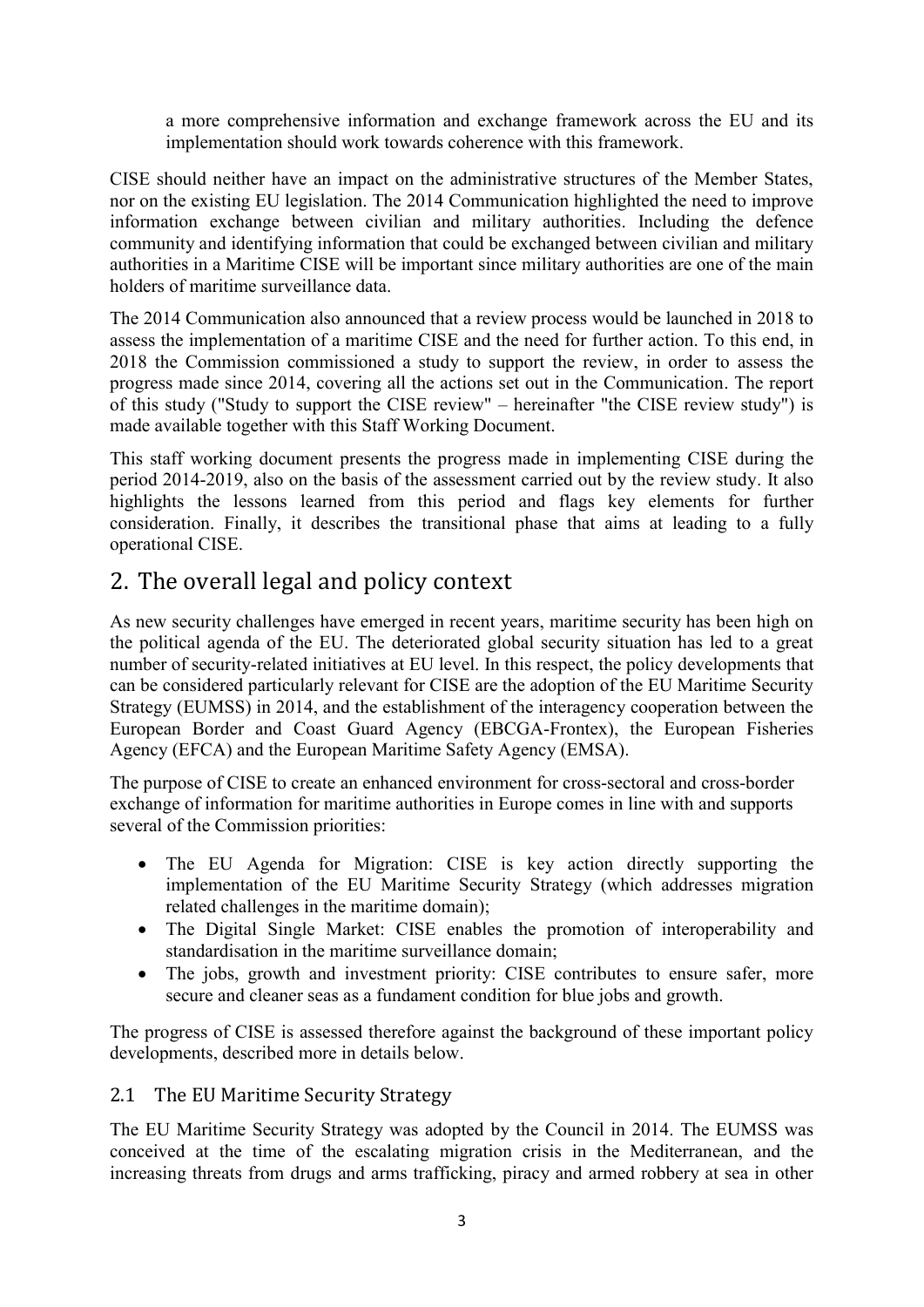parts of the world, all interconnected and directly influencing the economic interests of the EU and its Member States (MS).

The EUMSS provides for a comprehensive political and strategic framework to address maritime security challenges through the employment of all relevant instruments at the international, EU and MS level, and it covers both the internal and external aspects of the EU maritime security. The EUMSS has a strong focus on the need to increase cross-sectoral cooperation among civil and military authorities and to strengthen the coherence among all available instruments. It is complemented by an Action Plan (EUMSS AP) detailing the concrete actions to be carried at the EU and MS level.

Maritime awareness, surveillance and information sharing are identified in the EUMSS as one of the five areas to strengthen the EU response for the implementation of the strategy, and the development of CISE is one of the actions envisaged in this context. The Action Plan also called for the establishment of a coordinated civil-military research agenda for maritime security, with maritime surveillance featuring among the topics to be addressed. In the civilmilitary research agenda established in December 2017, CISE is recognised as a major initiative for the interoperability of data sharing.

Five years later, the "raison d'être" of the EUMSS and its Action Plan proves to be still valid. While human trafficking remains a challenge in the Mediterranean, new challenges arise in the global maritime environment, with threats related to cyber-crimes and terrorism. A new international agenda on ocean governance, which includes maritime security, is simultaneously gaining momentum. Hence, the EUMSS AP was revised in 2018 in order to make it fit for current and future challenges, and to ensure full coherence with other strands of work, notably in the area of security and defence, and existing EU legislation and policies. Maritime surveillance as a key enabler for maritime security and the swift implementation of CISE are well reflected in the revised Action Plan.

The revised EUMSS AP further stressed the benefits of civilian-military cooperation and the importance of promoting synergies between civilian and military actors. The Council also recalled the importance of ensuring policy coherence and full exploitation of all instruments and initiatives for capability development in the maritime domain, and the relevance, in this context, of the European Defence Fund, the European Maritime and Fisheries Fund (EMFF) and the Asylum, Migration and Integration Fund (AMIF).

The EUMSS should be considered also in connection with other important policy developments of the last years, such as the renewed Internal Security Strategy<sup>5</sup> and the Global Strategy for the EU Common Foreign and Security Policy<sup>6</sup>. The EUMSS should thus contribute to the implementation of those policies, in which maritime surveillance and CISE could have an enabling role.

## <span id="page-5-0"></span>2.2 The interagency cooperation at EU level

A cooperation in the field of coastguard functions between the European Border and Coast Guard Agency (EBCGA-Frontex), the European Fisheries Agency (EFCA) and the European Maritime Safety Agency (EMSA) started in September 2016. This cooperation is referred to in the legal acts establishing each of the three agencies.

 $\overline{5}$ <sup>5</sup> Council Conclusions on the Renewed European Union Internal Security Strategy 2015 – 2020, doc. 9798/15

<sup>6</sup> Shared Vision, Common Action: A Stronger Europe. A Global Strategy for the European Union Common Foreign and Security Policy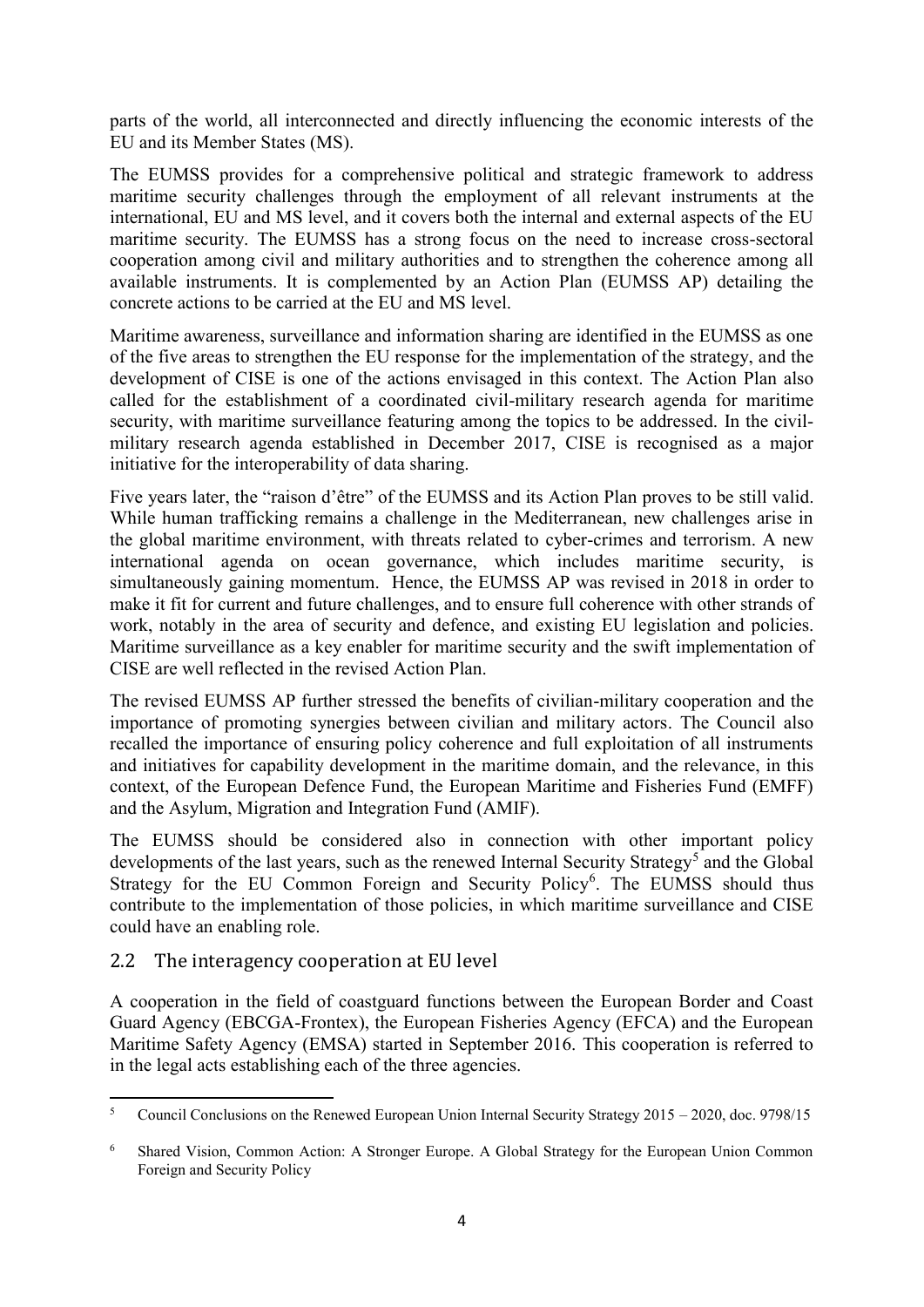A clear role in enabling a European cooperation on maritime surveillance was hence given to these three agencies<sup>7</sup>, further strengthening the information exchanged at the EU level between agencies. The revised mandate of the three agencies stipulates that the agencies shall cooperate with each other and support national authorities, in their capacity as coastal States, carrying out coast guard functions at the national and Union level.

The mandate of the three agencies defines five areas for improved interagency cooperation: information sharing, surveillance and communication services, capacity building, risk analysis, capacity sharing. On the basis of this mandate, the three agencies defined the modalities of their enhanced cooperation in a Tripartite Working Arrangement and adopt a common Annual Strategic Plan. Each Agency leads on one or more of the areas of cooperation, notably EMSA on information sharing and surveillance and communication services, EFCA on capacity building, and EBCGA on risk analysis and capacity sharing.

With regard, in particular, to information sharing, and on the basis of the revised mandate, the cooperation among the agencies has increased considerably. For example, EMSA shares with EFCA and EBCGA information relevant for coast guard functions in the framework of its mandate, using the Union Maritime Information and Exchange System (SafeSeaNet), and including its central exchange system, as well as the Long Range Identification and Tracking (LRIT) EU Data Centre (where EU Member States as flag States have so agreed). EMSA and EBCGA operate the Copernicus security services on behalf of the Commission. The EU Copernicus Space programmes provide a whole range of Earth Observation based information services including by operating EU own Space assets. EMSA, EFCA and EBCGA have developed cooperation in the area of real time data exchange covering most coast guard functions. A number of information services provided by EFCA, EMSA and EBCGA assets are provided to Member States border management authorities via the Eurosur Fusion Services. Such information from the Agencies are directly used also in the operational field and integrated into multipurpose maritime activities e.g. for fisheries monitoring control and for vessel traffic monitoring. The Annual Strategic Plan developed jointly by the three Agencies includes further actions for increased cooperation in this domain.

In the area of surveillance and communication services, the surveillance assets operated by the three agencies contribute to the integrated maritime picture.

The revised EUMSS AP encourages the Agencies to deepen their cooperation. It also calls to improve cooperation and information sharing between Common Security and Defence Policy (CSDP) missions and operations and Justice and Home Affairs (JHA) agencies, thus contributing to ensure consistency with the internal-external nexus of EU policies when the legal basis so allows. In this regard, it is worth noting the positive results obtained with the establishment of the Crime Information Cell that has allowed EUNAVFORMED Operation Sophia to cooperate closely with EBCGA and EUROPOL in countering the smuggling networks in Central Mediterranean, thus highlighting the importance of cross-sectorial

[http://eur-lex.europa.eu/legal-content/EN/TXT/?uri=uriserv%3AOJ.L\\_.2016.251.01.0077.01.ENG](http://eur-lex.europa.eu/legal-content/EN/TXT/?uri=uriserv%3AOJ.L_.2016.251.01.0077.01.ENG)

**<sup>.</sup>** <sup>7</sup> The relevant Regulations of the European Parliament and of the Council 1624/2016, 1625/2016 and 1626/2016:

[http://frontex.europa.eu/assets/Legal\\_basis/European\\_Border\\_and\\_Coast\\_Guard.pdf](http://frontex.europa.eu/assets/Legal_basis/European_Border_and_Coast_Guard.pdf)

<http://eur-lex.europa.eu/legal-content/EN/TXT/?uri=celex%3A32016R1626>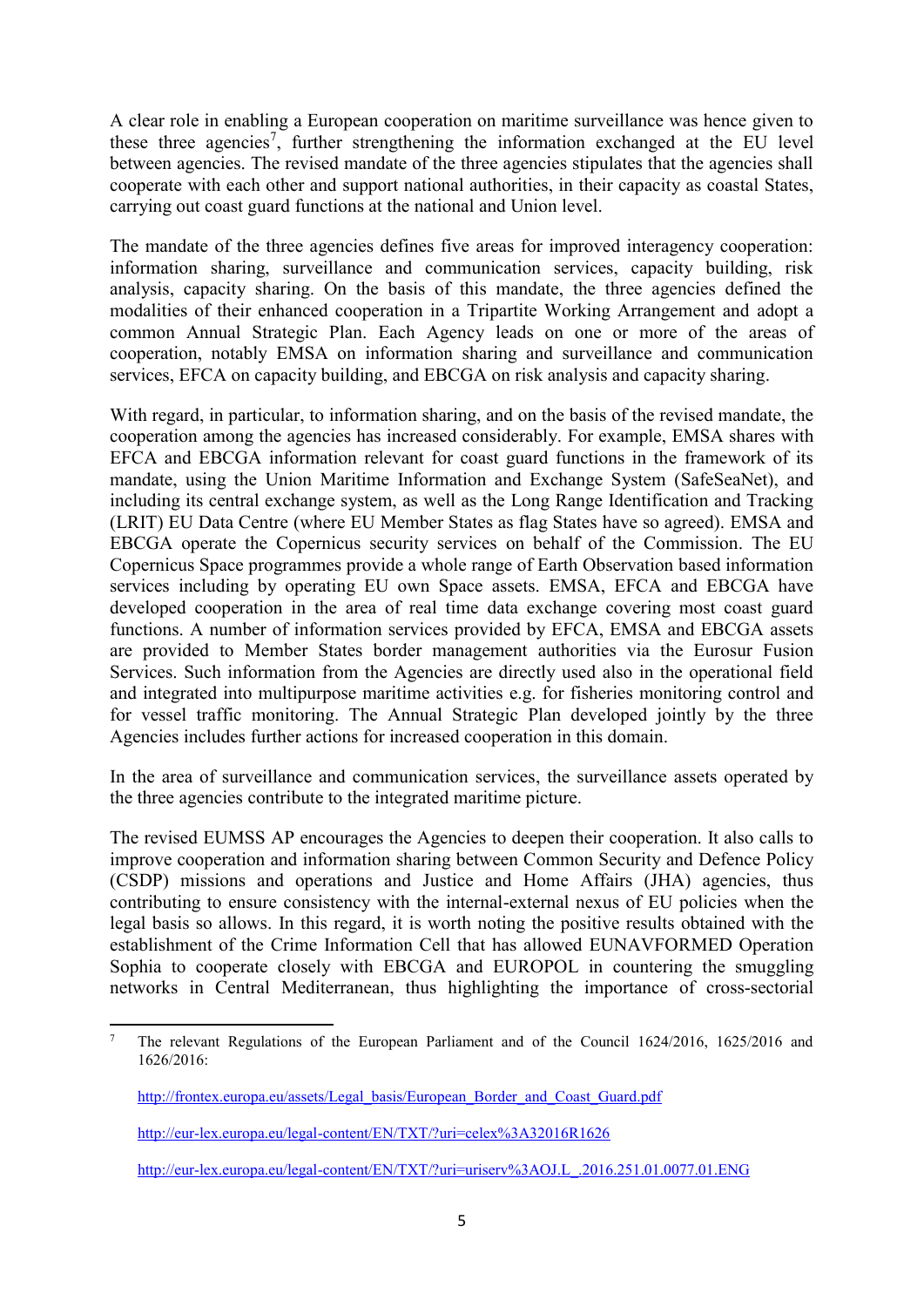cooperation on exchanging information. Moreover, EMSA cooperates with CSDP operations, notably EUNAVFOR Somalia Operation Atalanta and EUNAVFOR MED Operation Sophia, by providing enhanced maritime surveillance services aimed at improving the operations capacity to establish a sound maritime situational awareness, which is very important in order to contribute to the CSDP operations' mandate delivery, e.g. countering Piracy acts.

## <span id="page-7-0"></span>2.3 The new European Border and Coast Guard Regulation

On 12 September 2018, the Commission adopted a proposal for European Border and Coast Guard  $(EBCG)^8$ . On 2 April 2019, the co-legislators reached an agreement on a compromise text<sup>9</sup>. The new Regulation is expected to enter into force in November 2019.

The new Regulation will encompass and repeal the current EBCG and EUROSUR<sup>10</sup> Regulations. It sets up a legal framework for information exchange in the area of border management including maritime border surveillance.

The means and responsibilities of the European Border and Coast Guard Agency have been considerably reinforced. The EBCGA will be equipped with a standing corps of operational staff which will reach by 2027 a capacity of 10000 border and coast guards. These border and coast guards will have the possibility to exert executive powers, under the command and control of the Member States hosting the land or maritime border operations. The Agency will be able to rely on its own staff and its own equipment, such as vessels, planes and vehicles.

Following an evaluation of the EUROSUR Regulation, the EUROSUR framework has been expanded and developed to cover all aspect of Border Management. EUROSUR frames the exchange of information and the operational cooperation between national authorities of Member States with the EBCG Agency as well as other EU Agencies International Organization and authorities of third countries in the area of border management including maritime border surveillance.

A committee to be established under the new Regulation will adopt implementing acts, which will lay down the situational picture including the type of information to be provided, the entities responsible for collecting, processing, archiving and transmitting specific information, the maximum time limits for reporting, the data security and data protection rules and related quality control mechanisms. Those implementing acts will be binding for the Member States authorities and for the EU Agencies involved in border management including maritime border surveillance.

In addition to the legally binding standards set up by this implementing act, the European Border and Coast Guard Agency has been given a standardization role in particular to develop technical standards for interconnection of networks and information exchange systems, broadcasting and positioning, where not already existing or in operation.

**<sup>.</sup>** <sup>8</sup> COM(2018) 631 final [https://ec.europa.eu/commission/sites/beta-political/files/soteu2018-border-coast](https://ec.europa.eu/commission/sites/beta-political/files/soteu2018-border-coast-guard-regulation-631_en.pdf)[guard-regulation-631\\_en.pdf](https://ec.europa.eu/commission/sites/beta-political/files/soteu2018-border-coast-guard-regulation-631_en.pdf)

<sup>9</sup> <https://data.consilium.europa.eu/doc/document/ST-8354-2019-INIT/en/pdf>

<sup>10</sup> Regulation (EU) No 1052/2013 of the European Parliament and of the Council of 22 October 2013 establishing the European Border Surveillance System (Eurosur)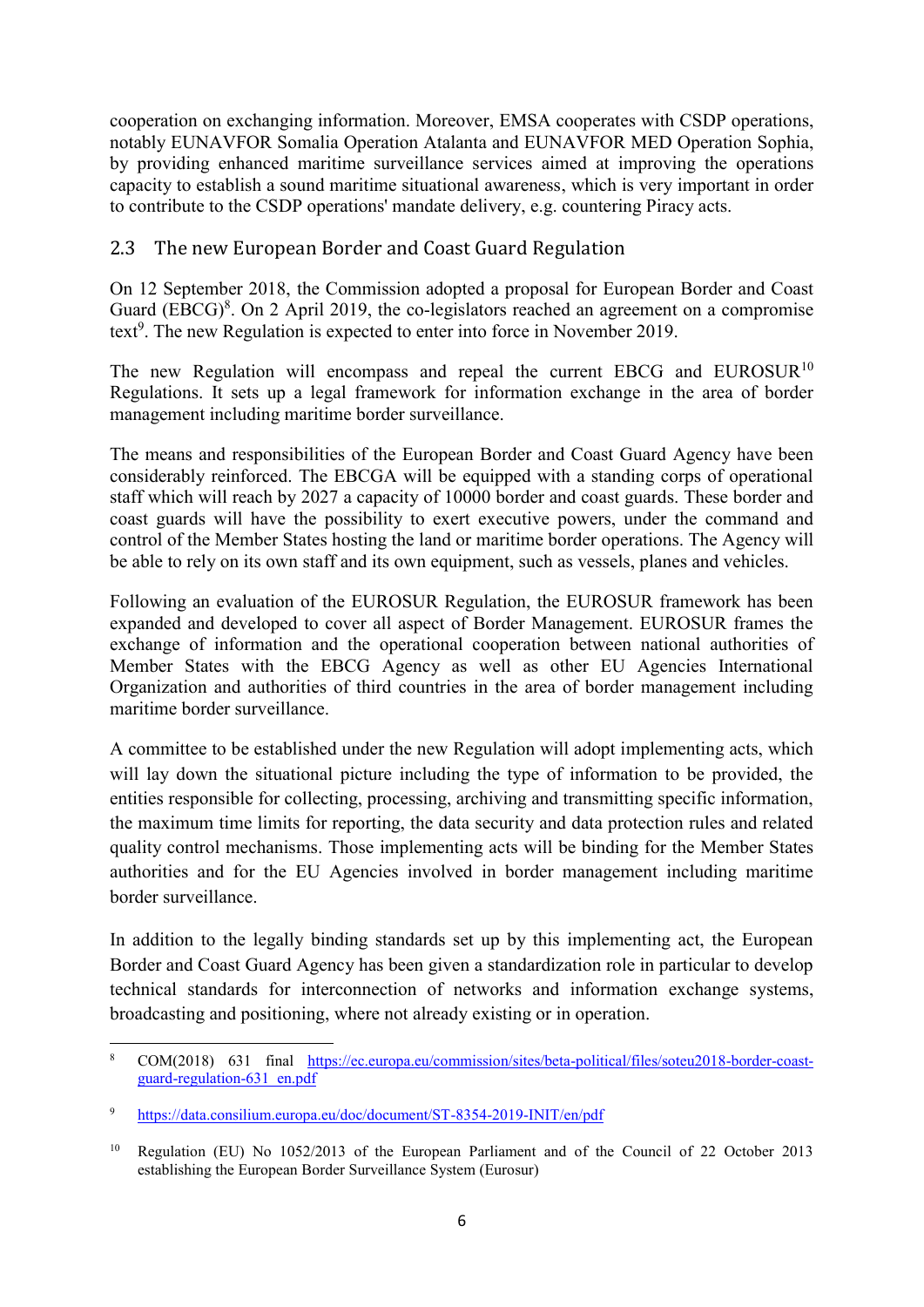The future developments of CISE related to information exchange and cooperation in the area of maritime border surveillance will ensure the interoperability with that new Regulation.

## <span id="page-8-0"></span>2.4 CISE and the EU Digital Single Market (DSM)

"The internet and digital technologies are transforming our world. Barriers online can deny people the full benefits that digital developments can offer. Making the EU's single market fit for the digital age requires tearing down unnecessary regulatory barriers and moving from individual national markets to one single EU-wide rulebook"<sup>11</sup>.

CISE has co-existed in a complementary way with the EU DSM and developed to become an interoperability driver/ "guardian of interoperability" for the maritime domain. Being involved and supporting the CISE development process, national and EU maritime authorities increasingly factored in collaboration at legal, organizational, semantic and technical levels<sup>12</sup> to better perform their missions, regardless of what country or sector they represent.

CISE has been therefore embedded in the ISA (Interoperability Solutions for public administrations) programme<sup>13</sup> developing interoperability solutions in line with the European Interoperability Framework. CISE is meant to become a practical instrument implementing an advanced interoperability between maritime authorities across sectors and borders.

Moreover, in line with the DSM, the development and consolidation of the CISE data and service model and other CISE solutions to become European interoperability standards has been a priority for both the Member States and the Commission. The results of the national and European CISE-related projects has been assessed, in close coordination with the industry, with the aim to be launched through a dedicated standardisation process.

## <span id="page-8-1"></span>2.5 CISE and the sustainable development of the Blue Economy

The benefits of maritime surveillance to facilitate growth in the blue economy were already recognised in the Commission's 2007 proposal for an integrated maritime policy<sup>14</sup>. Maritime security and CISE were also highlighted amongst the enablers for blue growth in the Staff Working Document "Report on the Blue Growth Strategy Towards more sustainable growth and jobs in the blue economy"  $\left[\text{SWD}(2017) \right]$  128 final<sup>15</sup>.

 $11$ [https://ec.europa.eu/commission/priorities/digital-single-market\\_en](https://ec.europa.eu/commission/priorities/digital-single-market_en)

<sup>&</sup>lt;sup>12</sup> These are the four "layers" of interoperability as per the European Interoperability Framework http://ec.europa.eu/isa/documents/isa\_annex\_ii\_eif\_en.pdf which is part of the Communication from the Commission to the European Parliament, the Council, the European Economic and Social Committee and the Committee of Regions 'Towards interoperability for European public services'

<sup>&</sup>lt;sup>13</sup> Decision (EU) 2015/2240 of the European Parliament and of the Council of 25 November 2015 establishing a programme on interoperability solutions and common frameworks for European public administrations, businesses and citizens (ISA2 programme) as a means for modernising the public sector

<sup>&</sup>lt;sup>14</sup> Communication "An Integrated Maritime Policy for the European Union", COM(2007) 574

<sup>15</sup> [https://ec.europa.eu/maritimeaffairs/sites/maritimeaffairs/files/swd-2017-128\\_en.pdf](https://ec.europa.eu/maritimeaffairs/sites/maritimeaffairs/files/swd-2017-128_en.pdf)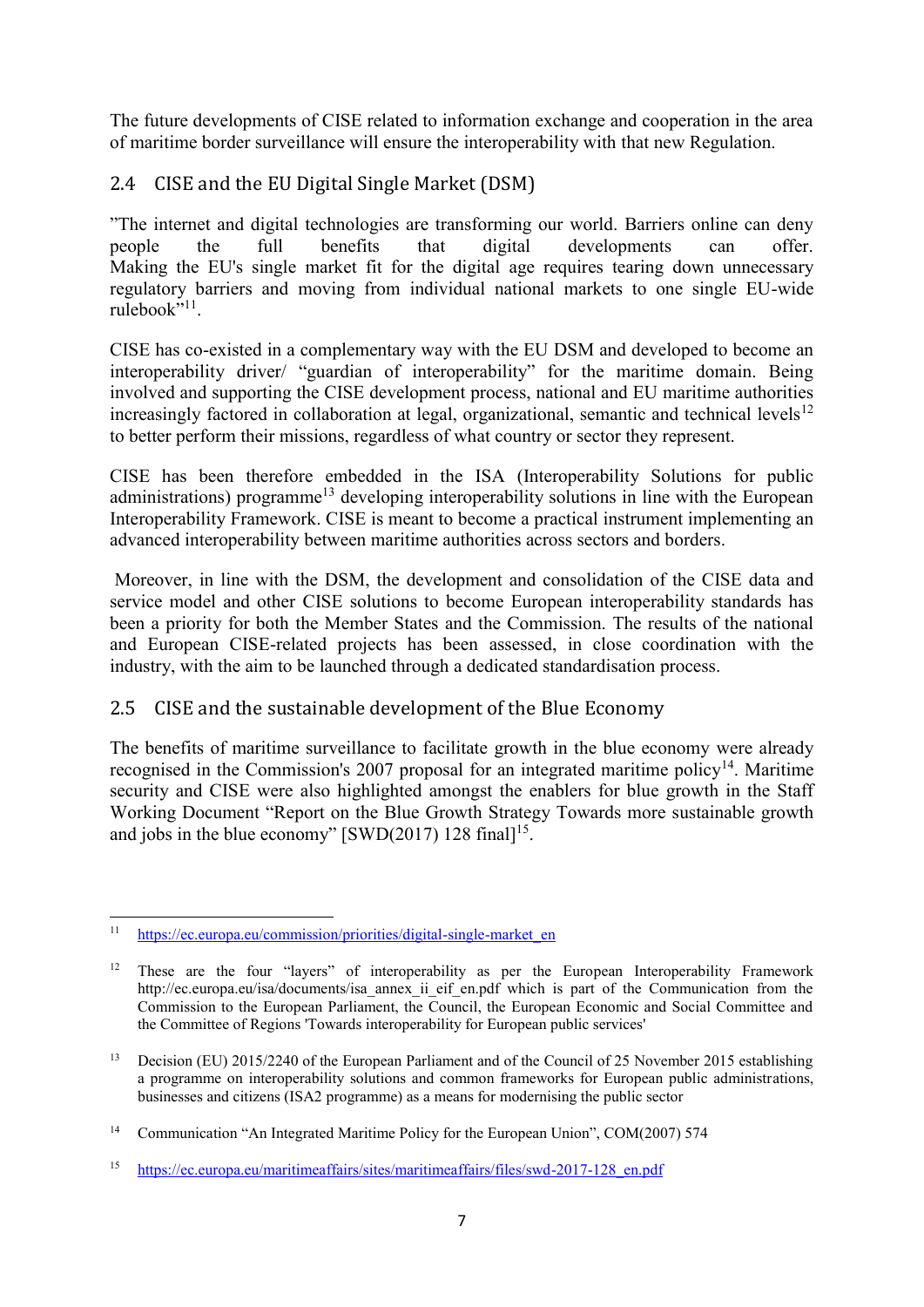Blue Growth is the long term strategy to support sustainable growth in the marine and maritime sectors as a whole. Seas and oceans are drivers for the European economy and have great potential for innovation and growth. It is the maritime contribution to achieving the goals of the Europe 2020 strategy for smart, sustainable and inclusive growth<sup>16</sup>.

The content and speed of information gathering facilitated by CISE will also greatly contribute to a suitable protection of marine ecosystems and economic assets and equally for a better management of the maritime activities in ports and at sea. Eventually, it will also contribute towards achieving Sustainable Development Goal 14 - Life below water.

# <span id="page-9-0"></span>3. Progress on CISE since the 2014 Communication

The 2014 Communication identified the following seven areas of activity as the next steps for a maritime CISE, both at EU and MS level:

- the launch of an EU interoperability project to test a Maritime CISE,
- the development of a CISE handbook and the "responsibility to share",
- measures to develop, maintain and disseminate interoperability standards,
- the modernisation of national maritime surveillance IT setup, through national projects supported by EMFF funding,
- data protection compliance,
- removing remaining legal barriers,
- managing maritime CISE.

The CISE review study examines in detail the progress in the implementation of each area of activity. On the basis of this assessment, it identifies the challenges, opportunities and best practices for the further operational implementation of CISE.

## <span id="page-9-1"></span>3.1 The EUCISE2020 Pre-Operational Validation Project

The 2014 Communication states that *"the Commission plans to launch a project in 2014 under the EU's Seventh Framework Programme for Research (FP7) in order to test a Maritime CISE on a large scale, in particular between civilian and military authorities. In addition, the Commission will foster the uptake of innovations funded by the European Union framework programmes for research and innovation."*

The project "European test bed for the maritime Common Information Sharing Environment in the 2020 perspective" (hereinafter "EU CISE2020") aimed at achieving the pre-operational information sharing between maritime authorities of the EU Member States, across sectors, through the creation of a political, organizational and legal environment, to pave the way for a fully operational CISE. It built upon previous interoperability projects such as BlueMassMed, MARSUNO and CoopP and on several studies<sup>17</sup> promoted by the Commission, and it brought together thirty-nine national authorities involved in maritime surveillance from fifteen Member States. The project was completed on 31 March 2019.

<sup>16</sup> [https://ec.europa.eu/maritimeaffairs/policy/blue\\_growth\\_en](https://ec.europa.eu/maritimeaffairs/policy/blue_growth_en)

<sup>&</sup>lt;sup>17</sup> "IT Landscaping relevant to CISE", 2012; "Sustainability and Efficiency of Vision for CISE", 2013; "CISE Architecture Vision", 2013; "CISE Impact Assessment", 2014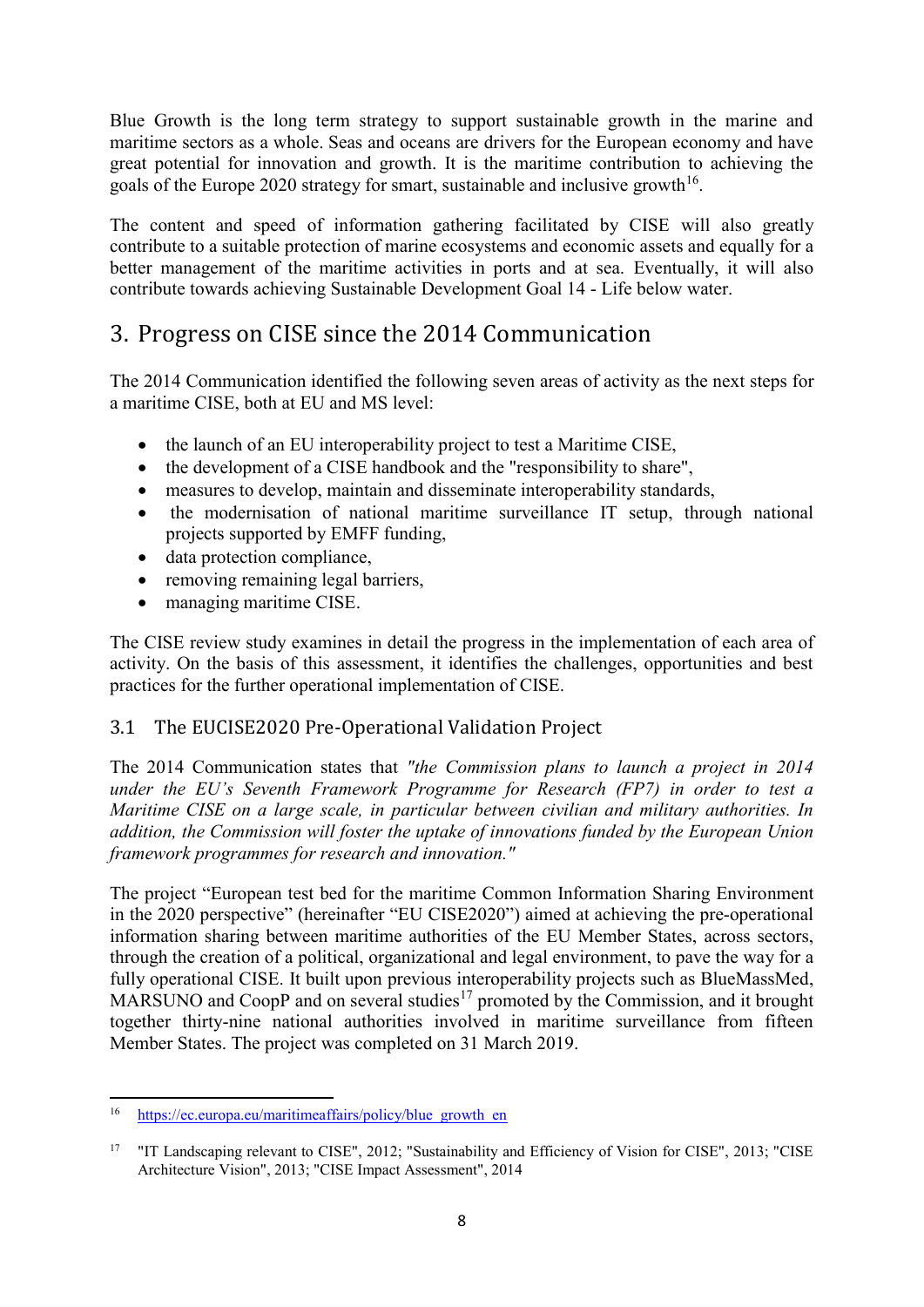EUCISE2020 has developed a pre-operational network for information exchange based on a set of common software components and has validated the CISE concept and interoperability specifications by interconnecting real maritime surveillance systems and using real data. It has thus demonstrated the technical feasibility of CISE, with the successful operation of ten national nodes connecting up to eighteen national authorities systems during a six-months pre-operational validation phase. Although operational services offered in the pre-validation phase remained limited, the value of such an information exchange environment and the potential benefits for its end-users are now a reality.

On the technical level, the interoperability solutions developed by EUCISE2020 should be considered as a prototype. The extent to which the building blocks developed by EUCISE2020 would need to be further developed or reengineered should be assessed at an early stage in the upcoming transitional phase (see point 3.9). According to the CISE review study, scalability, the capability for massive data transfers, maintainability and proven genuine security features are among the issues to be addressed in the upcoming phase.

Furthermore, and perhaps more importantly, EUCISE2020 was successful in stimulating the interest of many public authorities, creating a momentum around a dynamic community of participants promoting maritime surveillance issues, despite the voluntary nature of CISE. In parallel with the interoperability developments at national level, it contributed to support and amplify the interest created through the precursor projects so as to create a real momentum to move CISE to the next stage, in line with the willingness for a swift implementation of CISE expressed by the Member States in the revised Action Plan on the EUMSS and the related Council Conclusions.

Several military authorities from Member States have been involved in EUCISE2020, showing the potential interest of the military community for CISE. This could develop into an improved information exchange between civilian and military authorities, as foreseen by the 2014 Communication, and as part of CISE's original aim

## <span id="page-10-0"></span>3.2 A CISE Handbook and the "responsibility to share"

According to the 2014 Communication, *"the Commission will, in close co-ordination with Member States, develop a nonbinding Maritime CISE handbook by end 2016 with bestpractice recommendations and useful information on how to apply Maritime CISE. Recommendations are amongst other things intended to promote a "care to share to be aware" culture across and between different sectors among national authorities involved in maritime surveillance. The handbook will also provide guidance on the recommended handling of personal or commercially sensitive information by the relevant authorities. The handbook should take into account the results of various preparatory actions such as the FP7 project, the Cooperation Project, and pilot projects such as Marsuno, Bluemassmed and a project funded under the Integrated Maritime Policy Programme (IMP) 'Evolution of SafeSeaNet to support CISE and other communities', among others"*.

After careful consideration and some preparatory work, the Commission's services concluded that the development of a CISE handbook including best practices, recommendations and guidance on the handling of sensitive information would be premature, in view of the preliminary level of development of CISE and of the fact that the same aspects were addressed under the EUCISE2020 project. The need for appropriate communication about CISE, including recommendations to the end-users and training, should be thoroughly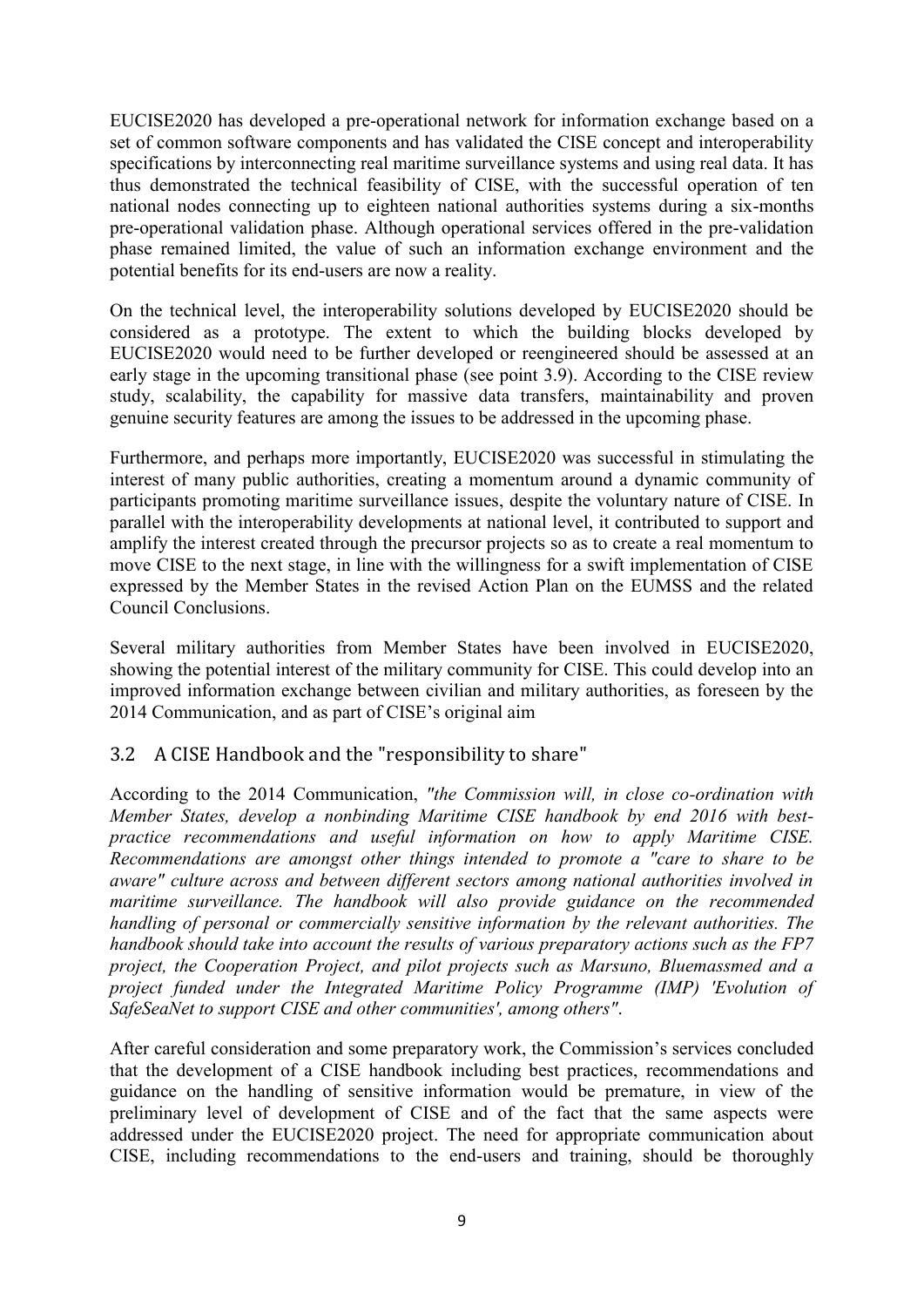assessed in the transitional phase, as CISE progresses towards full operational implementation.

Through the adoption of the border and coastguard package in 2016, the Commission was tasked to make available, in close cooperation with the Member States, Frontex, EMSA and EFCA, a practical Handbook on European cooperation on coast guard functions. Future work on a CISE Handbook should also take into account this process.

This action also suggests to promote a "care to share to be aware" culture among maritime authorities cross-sector and cross border. The need to encourage information sharing stems from the voluntary character of CISE. Since 2014, and in particular in the framework of EUCISE2020, the notion of "care to share to be aware" has evolved into a more robust "responsibility to share" concept, which aims to foster enhanced commitment from the authorities to share the information they own while fully respecting the voluntary nature of CISE.

This concept started among the EUCISE2020 members, should be further discussed in the transitional phase, with all Member States, to better assess and evaluate how to further define the concept and promote the widest compliance. At the same time, more clarity and guidance would be needed for authorities and operators on how to implement it. An endorsement at high political level in the EU might be required in order to consolidate and promote the concept.

#### <span id="page-11-0"></span>3.3 Interoperability standards

The third action proposed by the Commission in the 2014 Communication states as follows: *"the Commission will support measures to develop, maintain, and disseminate standards allowing maritime surveillance systems to be interoperable. Such standards will facilitate maritime information exchange between surveillance authorities and the development of IT solutions, which is major challenge for co-operation between Member States, industry development and competitiveness. They would include pursuing a common data model, built on technological solutions already established and required by Union Law, to serve as a translation tool between maritime surveillance information systems, in particular between civilian and military systems. A technical reference architecture for public services will be defined by end 2017, in line with the European Interoperability Reference Architecture developed by the programme on "Interoperability Solutions for European public administrations" (ISA programme), within the framework of the Digital agenda for Europe. Specifications to support virtual collaboration from existing IT systems19 will also be needed"*.

Progress on the development of interoperability standards in the years 2014 – 2018 was achieved mainly through the work of EUCISE2020 (with the fundamental contribution of the Commission), which built upon the interoperability framework initiated in BlueMassMed and strengthened through CoopP. The CISE interoperability standards (data model, service model, architecture) are now pre-operationally tested. The interoperability framework produced by EUCISE2020 has gained a large technical consensus that will allow to proceed with its formal standardisation. This aspect will be further assessed in the transitional phase, which should also allow for more extensive testing and possible improvements.

The CISE review study reports the interest of some Member States to compare/evaluate the CISE interoperability standards towards other initiatives and projects such as the maritime National Single Window and MARSUR. As regard the maritime National Single Window, a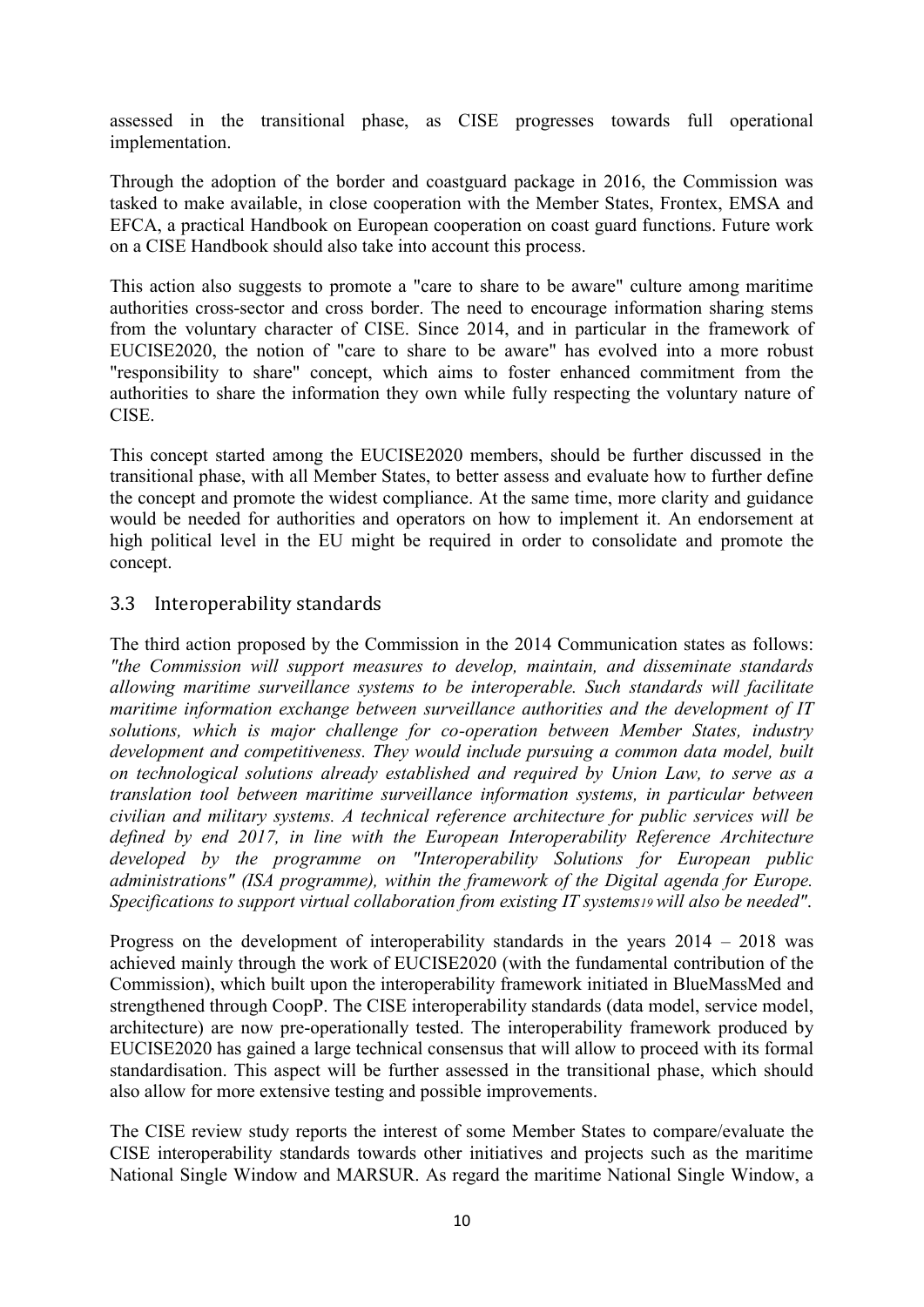new Regulation establishing a European Maritime Single Window environment and repealing Directive  $2010/65/EU$ , has been published on June  $2019^{18}$ : the subsequent delegated provision will include an harmonised data set aligned with the customs data foresee by the Union Custom Code (UCC) - Regulation (EU)  $952/2013$  and following delegated acts<sup>19</sup> and implementing acts<sup>20</sup>. Any standardisation needs to take into consideration these existing and future legal acts.

The way forward will need to be fully aligned with the provisions of the Commission Communication on the European Interoperability Framework adopted in 2017<sup>21</sup>, and notably its five interoperability layers (legal, organisational, semantic and technical, as well as the interoperability governance) and with the relevant provisions of the new EBCG Regulation.

The CISE review study includes a detailed analysis of what these layers would imply for an operational CISE and the challenges ahead.

As far as the interoperability with other maritime IT systems is concerned, the CISE concept may be complementary to the Union Maritime Information and Exchange System<sup>22</sup> (Safe SeaNet) established in the VTMIS Directive, as it may facilitate the voluntary exchange of information other than those already required and shared trough SSN, such as voluntary reporting.

CISE has demonstrated the technical possibility to interlink non secure networks irrespectively of their native standards.

#### <span id="page-12-0"></span>3.4 The modernisation of national maritime IT systems

The 2014 Communication states, as a fourth action, that *"Member States should in parallel be encouraged to continue to work on modernising their maritime surveillance IT set up, where there is a need, and further enhance information sharing between authorities involved in maritime surveillance. Some funding is available at EU level to support small improvements"*.

The Commission launched three successive calls for proposals under the European Maritime and Fisheries Fund (EMFF) in order to finance national interoperability projects aiming at the modernisation of maritime IT systems. Nine Member States applied, some proposing more than one project, and thirteen grants were awarded for a total funding of 5.8 million euros. While two projects were cancelled due to difficulties in procurement procedures or in securing national co-funding, most of them were successfully completed. The projects financed under the third call for proposals will be completed at the end of 2019.

<sup>1</sup> <sup>18</sup> Regulation (EU) 2019/1239 of the European Parliament and of the Council of 20 June 2019 establishing a European Maritime Single Window environment and repealing Directive 2010/65/EU

<sup>19</sup> Commission Delegated Regulation (EU) 2015/2446

<sup>20</sup> Commission Implementing Regulation (EU) 2015/2447

<sup>&</sup>lt;sup>21</sup> Communication from the Commission to the European Parliament, the Council, the European Economic and Social Committee and the Committee of the Regions – European Interoperability Framework – Implementation Strategy COM(2017)134

<sup>&</sup>lt;sup>22</sup> Commission Directive 2014/100/EU of 28 October 2014 amending Directive 2002/59/EC of the European Parliament and of the Council establishing a Community vessel traffic monitoring and information system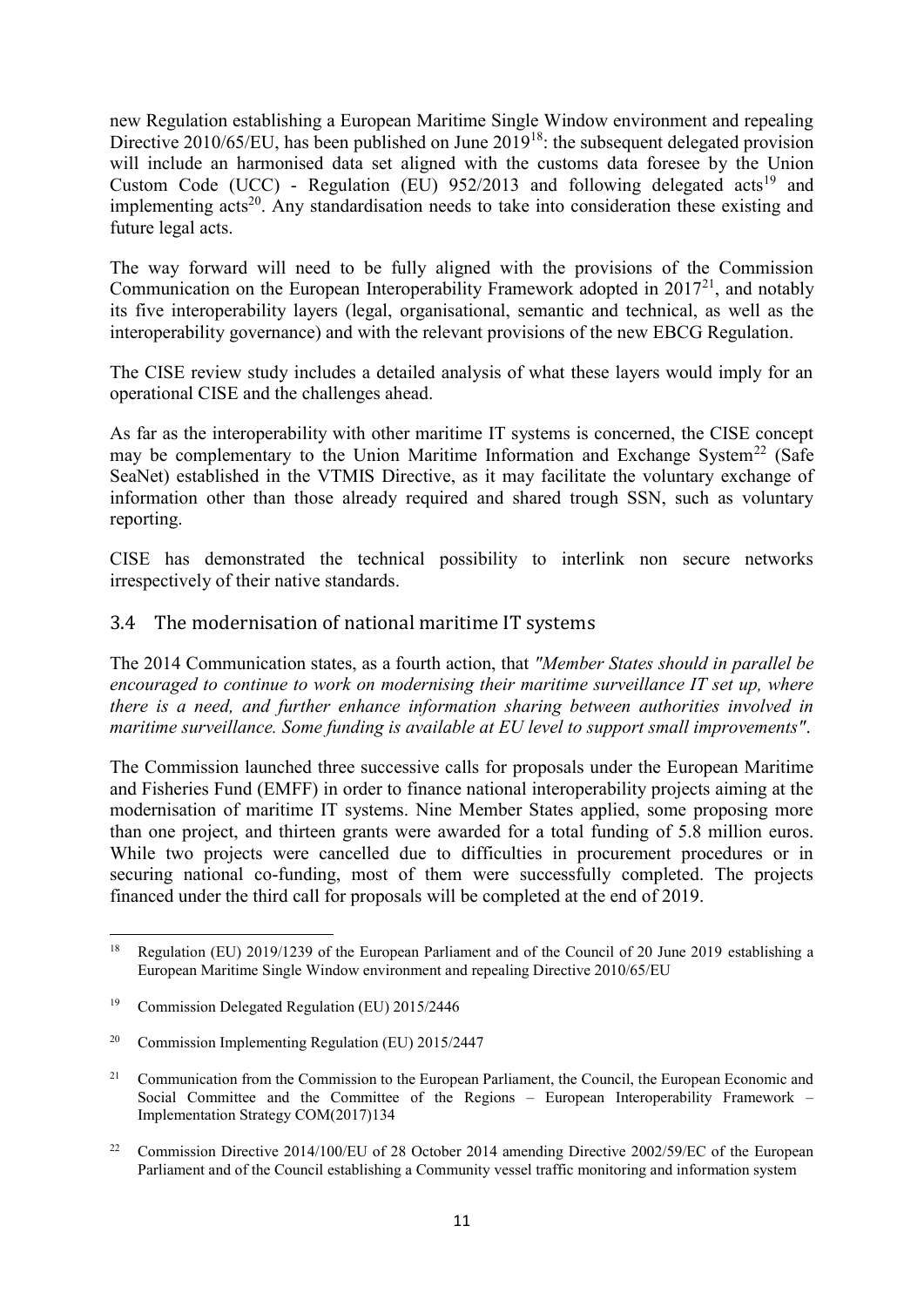Most of the national projects consisted of both preparatory studies and the development of technological capabilities. The preparatory studies aimed to identify the requirements to improve cross-sector and cross-border information exchange in the domain of maritime surveillance. All projects dealt with interoperability for cross-sector information exchange between different maritime surveillance authorities, while some also included a cross-border angle involving two Member States. One project aims to develop specific, added value services based on data gathered through CISE and using data mining technologies.

All projects contributed, to various degrees, to the overall development of CISE by aligning the national systems with CISE, and preparing the ground for future CISE – compatible developments and interactions with CISE. The modernisation of the national maritime IT systems often progressed in parallel with EUCISE2020 and benefitted from synergies with it.

The national projects were able to mobilise several national maritime authorities and to gain support for the CISE concept at national level, thus contributing to create a positive momentum. Several projects have been or will be continued with national funding.

## <span id="page-13-0"></span>3.5 Data protection

The fifth action described in the 2014 Communication deals with data protection: "*Member States should also involve the competent national data protection authorities as early as possible to ensure that the operational means and objectives comply with national data protection requirements. Prior impact assessments could be one way of support for national initiatives in order to ensure that the most effective and cost efficient measures are put in place"*.

As highlighted in the review study, the work on data protection compliance carried out since 2014 – by means of studies and analyses within national projects and EUCISE2020 – contributed to clarify what issues related to data protection requirements should be addressed in order to implement an operational CISE.

Data protection legislation, and in particular the General Data Protection Regulation  $(GDPR)^{23}$  applies to the handling of personal data in CISE. The processing of personal data in any of the current projects but also in planned projects and seven areas of activity must fully comply with the applicable data protection legislation.

According to the CISE review study, consistent interpretation of the GDPR among all Member States is crucial. There seem to be uncertainty among operators regarding compliance with data protection rules. The involvement of data protection authorities can assist data processors and controllers with legal questions.

The CISE review study highlighted the importance of such compliance, though it observed that the involvement of national data protection authorities had been so far limited. It is up to such authorities to supervise the lawfulness of processing of personal data by national authorities, but also to assist national authorities in ensuring compliance.

 $23$ <sup>23</sup> Regulation (EU) 2016/679 of the European Parliament and of the Council of 27 April 2016 on the protection of natural persons with regard to the processing of personal data and on the free movement of such data, and repealing Directive 95/46/EC (General Data Protection Regulation) (Text with EEA relevance)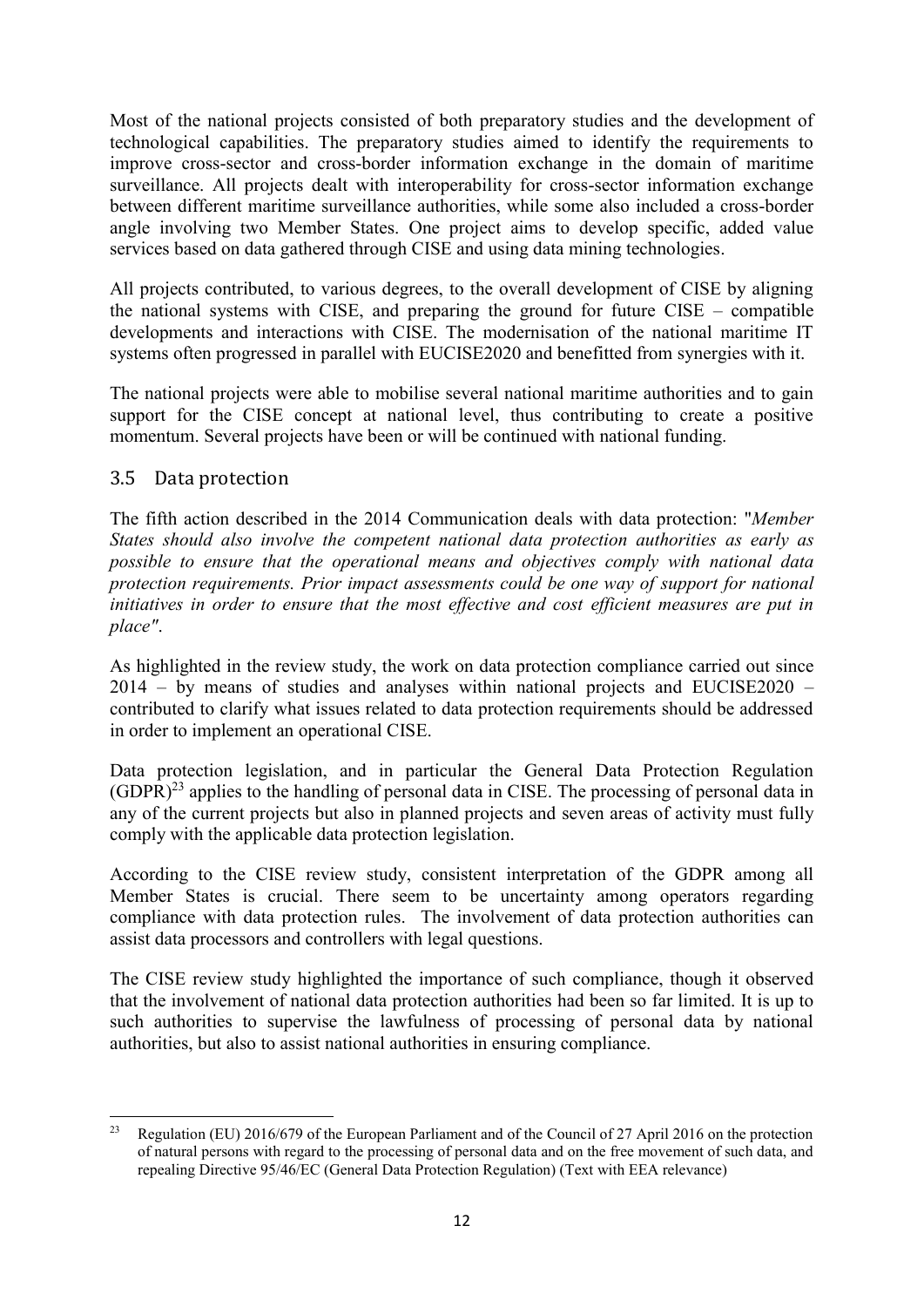In a system such as CISE, where the exchange of data is on a voluntary basis and in the absence of a harmonised legislation on the tasks of the authorities concerned and objectives underlying the information access and usage, the legal basis for processing data is unclear.

## <span id="page-14-0"></span>3.6 Aligning legislation

The sixth action of the 2014 Communication states as follows: *"the Commission will continue to review existing sectorial legislation at EU level in order to remove possible remaining*  legal barriers to cross-sectorial information sharing while ensuring compliance with relevant *data protection requirements. Although the Commission believes that most of these have been addressed, they may still exist at national level. These may persist due to the organisational structures of Member State authorities"*.

The view of the Commission, that possible legal barriers at the EU level have been already addressed, has been confirmed since 2014. The CISE review study refers to the legal analysis carried out under BlueMassMed according to which "there are no legal restrictions on the exchange of personal data between law enforcement authorities of the Member States, if made for the purpose of criminal prevention, safeguarding the rights of nationals and residents, as well as commercial rights, under the consent of the national data protection authorities".

With regard to data security, on the basis of interviews with the various user communities, the CISE review study further elaborates that the current low level of exchange of sensitive information, rather than a legislative issue, might be merely a policy or technical one that could be addressed through a better harmonised interpretation and explicit guidance for the different user communities. According to the CISE review study, the presence of legal obstacles might be claimed by the users because of the uncertainty about solid legal grounds for exchanging information or because of the lack of sufficient endorsement by the hierarchy of the "responsibility to share" paradigm.

The CISE review study assessed that bilateral or limited multilevel agreements could possibly be a way to overcome the national legislation barriers. An alternative solution could be the adoption of legislation, which should not, however, result in the adoption of a lowest common denominator.

## <span id="page-14-1"></span>3.7 Managing Maritime CISE

The seventh action of the 2014 Communication points out that *"further reflection is required on the administrative structures needed to manage a Maritime CISE, in particular the need for service level agreements between national authorities"*.

After the conclusion of the EUCISE2020 project, the Commission deemed appropriate to prepare a transitional phase aiming to lead to a full operational phase. This transitional phase is described in detail in chapter 3.9 below.

In order for the transitional phase to be effective, it appeared necessary to entrust a single body or entity with the responsibility to manage the next phase of CISE, and in particular to organise and coordinate the work at the EU level and with the Member States, despite the decentralised nature of CISE. This will contribute to ensure the coherence of all efforts by the Member States while also bearing in mind the complementarity of CISE with existing information exchange systems. EMSA was tasked with leading and coordinating the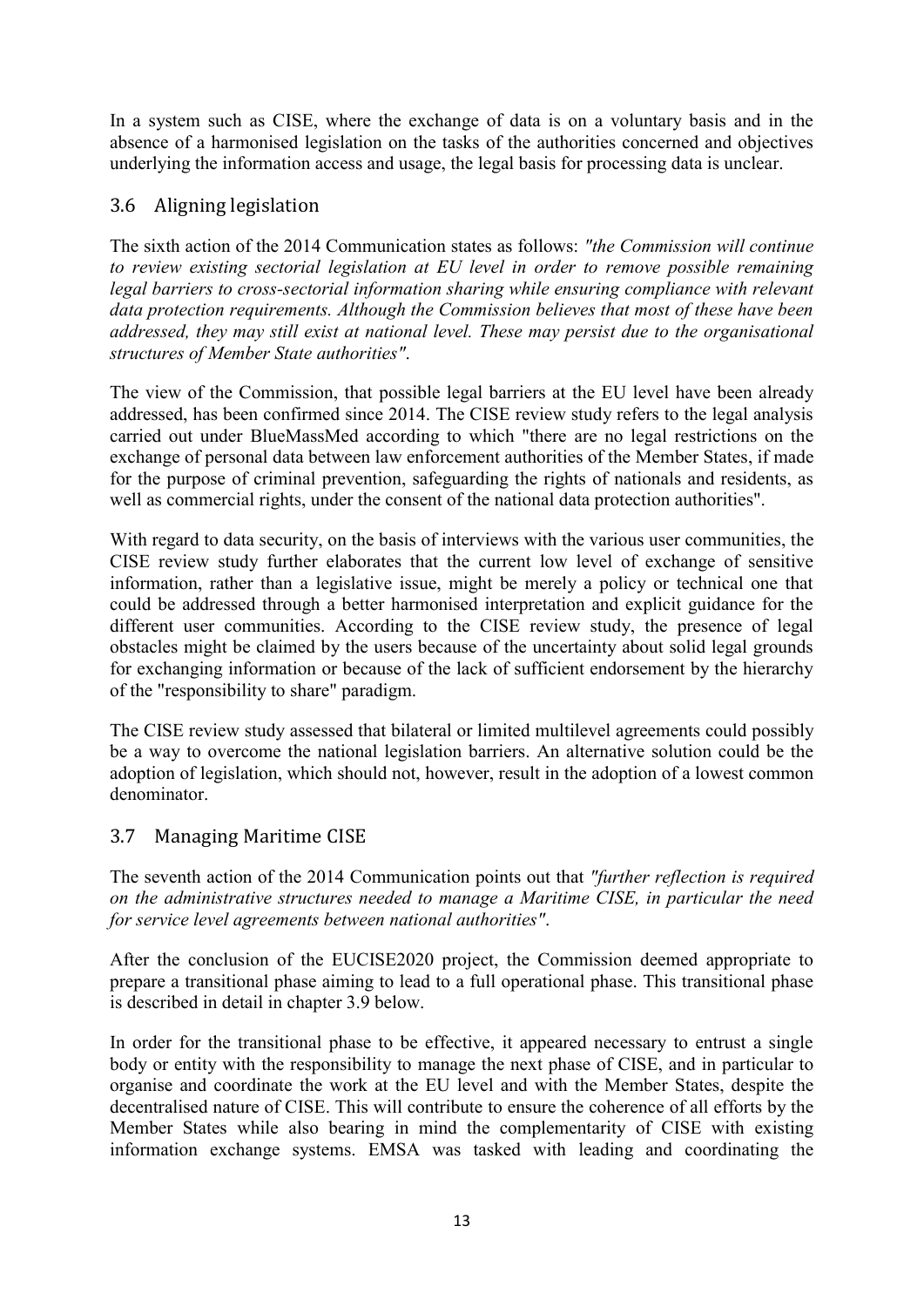transitional phase, in agreement with the Member States, on the basis of the governance model described in detail in chapter 3.9.

The governance structure of a fully operational CISE will have to be discussed in detail and agreed at a later stage, and the discussions and the experience gained during the transitional phase could contribute to shape the future governance.

#### <span id="page-15-0"></span>3.8 Financial investment in CISE

Overall, the European Union and Member States have made significant human resource and financial investments into developing CISE and laying the foundations for its successful implementation.

The review study made an overview of the financial costs (incurred or committed) for developing CISE in the period between 2014 and 2018. The assessment included the European projects and studies and the various national projects.

Overall, the investment in CISE in the 2014 – 2020 period consists of:

- EUCISE2020 pre-operational validation project: around  $E17$  million out of which  $E13$ million funded by the Commission under the FP7 programme. The 39 partners in the project covered the remaining costs of about €4 million.
- ISA and ISA2 programmes: A total of  $\epsilon$ 1.7 million have allocated to the CISE action<sup>24</sup> for the period 2014-2020, facilitating specific European studies and pilot projects in support of CISE development.
- EMFF in direct management 2014-2019: a total amount of about  $\epsilon$ 16.5 million has been committed to support the design, development and testing of CISE at EU and national<sup>25</sup> (grants to Member States) levels and to facilitate the direct involvement of EMSA in the alignment of CISE with the EU information systems embedded in EU law and for the transitional phase towards operational CISE.
- EMFF in shared management (Priority Axis 6 of operational programmes) 2014 2020 (envisaged): about  $E22$  million have been allocated to directly support the integration of maritime surveillance (CISE) at national level.

The successful completion of the transitional phase and the subsequent operation of CISE will require continuity of operations at EU level (see section 3.9 below) and investments by the participating Member States to achieve connectivity and interoperability with their national systems.

For the Member State components, the proposal by the Commission on the European Maritime and Fisheries Fund<sup>26</sup> under the next multiannual financial framework envisages the possibility of supporting actions contributing to the achievement of the objectives of the CISE under shared management. For the EU component, the proposal also envisages the possibility

 $\overline{a}$ <sup>24</sup> [https://ec.europa.eu/isa2/actions\\_en](https://ec.europa.eu/isa2/actions_en)

<sup>&</sup>lt;sup>25</sup> About  $\epsilon$ 5.8 in grants for 13 projects led by Member States (including private entities), with an additional national co-financing of about  $\epsilon$ 1.6 million

<sup>&</sup>lt;sup>26</sup> Proposal for a Regulation of the European Parliament and of the Council on the European Maritime and Fisheries Fund and repealing Regulation (EU) No 508/2014 of the European Parliament and of the Council COM/2018/390 final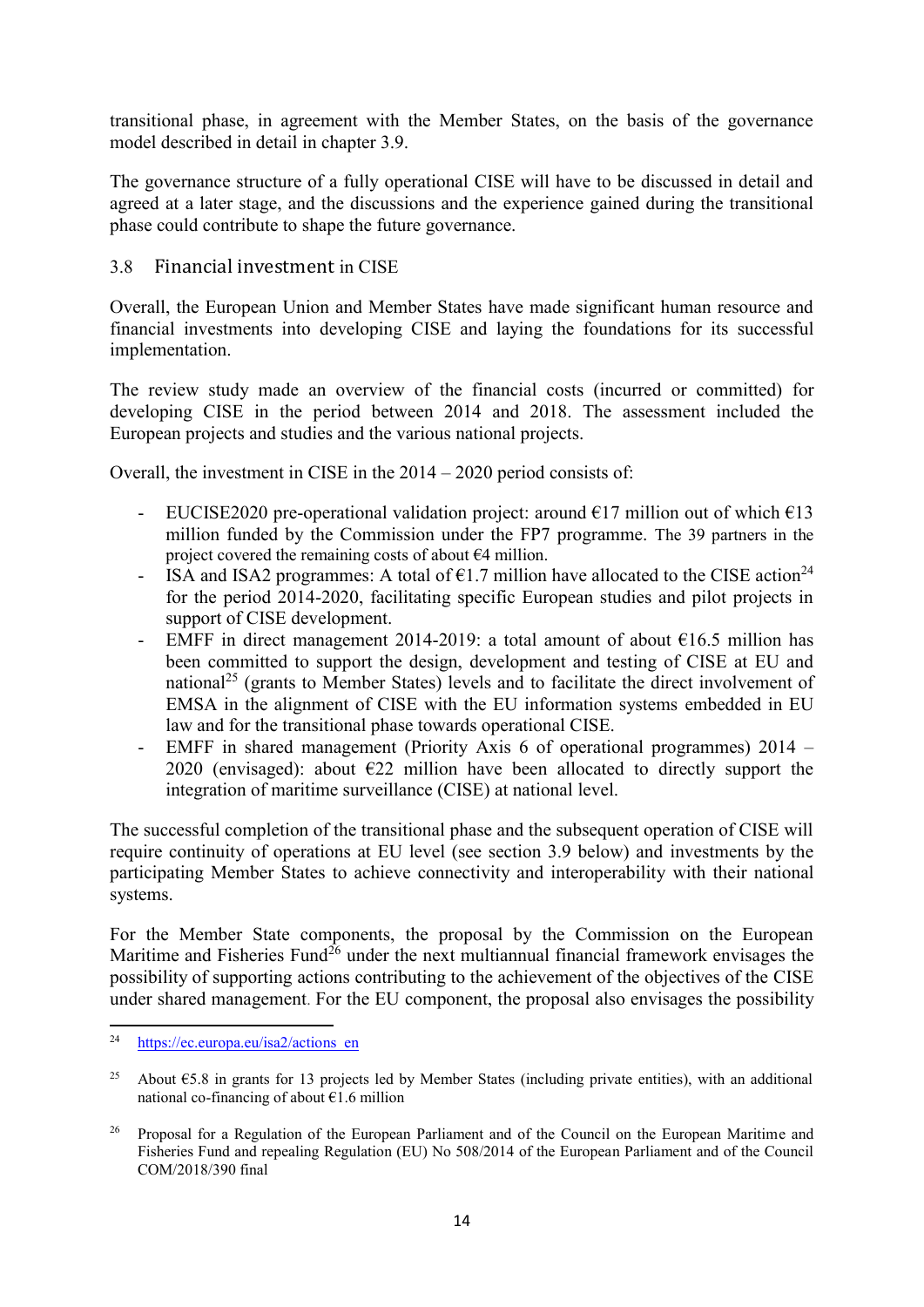of supporting the promotion of maritime security and surveillance, including through data sharing, under direct management.

#### <span id="page-16-0"></span>3.9 The transitional phase

As the EUCISE2020 project was coming to an end, in 2018 the Commission set the ground to prepare for the full implementation of CISE and to support the transition into operations, in line with what decided by the Council in its conclusions of June 2018 and with the revised Action Plan on the EUMSS (notably actions A.2.1 and A.2.2). The Commission proposed to involve EMSA for setting up and coordinating the actions envisaged for the transitional phase, in view of its specific role on maritime surveillance in the framework of the interagency cooperation and on the basis of its relevant ancillary task as provided for in the mandate of the agency<sup>27</sup>.

The transitional phase was discussed with the Member States at experts level (Member States Experts Sub-Group on the Integration of Maritime Security and Surveillance, MSEsG). The Council (Friends of the Presidency group on the EUMSS - FoP) was also kept informed about this process.

The transitional phase was agreed with the Member States, several agencies and the EEAS and is detailed in the documents "CISE Transitional Phase: Activities" and "CISE Transitional Phase: Governance Structure".

The transitional phase will aim also to ensure coherence of CISE with the overall maritime surveillance framework and the existing EU maritime information systems, thus avoiding duplication of efforts (Action A2.1 of the EUMSS AP), while taking into account the existing legislation.

The main objective of the transitional phase is to further support Member States to implement the CISE interoperability building blocks into their systems, on the basis of the elements developed and tested by EUCISE2020. To this aim, the Commission and the members of EUCISE2020 have negotiated an agreement for the transfer to the Commission of the intellectual property rights on the products developed by EUCISE2020.

The activities envisaged for the transitional phase should allow addressing the issues that emerged in the last years, identified in the CISE review study and already mentioned in this staff working document. In particular, a thorough analysis of the deliverables of EUCISE2020, including the software, should be carried out by EMSA and the JRC. On the basis of an agreed definition, preparatory work should start on the implementation of the responsibility to share concept, identifying gaps and weaknesses and proposing measures for mitigation or improvement. The agreements necessary to support the operational exchange of information should be established by EMSA with the agreement of the CISE Stakeholders Group. Training and sharing of best practices and lessons learnt is also envisaged so as to involve directly the operational users. A key element for the success of the transitional phase will be the technical and operational support to the Member States to maintain the existing network in operation and to consolidate it.

 $27$ <sup>27</sup> Regulation (EC) No 1406/2002 of the European Parliament and of the Council of 27 June 2002 establishing a European Maritime Safety Agency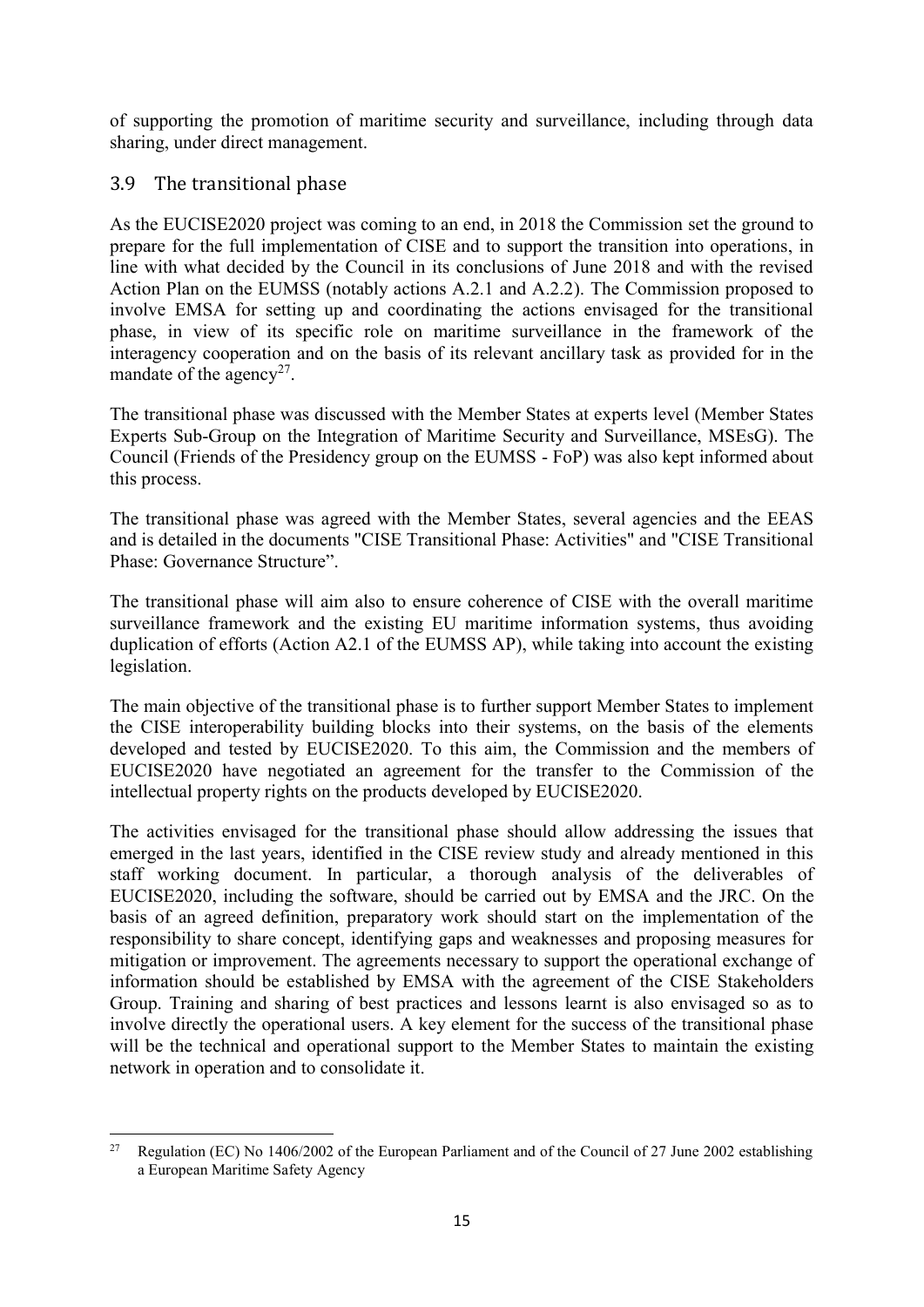The transitional phase should also allow the opportunity to look in depth into issues of security of IT systems and create the conditions for an enhanced participation of the military communities in CISE.

The governance of the transitional phase ensures that all stakeholders have a say in the further developments of CISE, through a dedicated CISE Stakeholders Group coordinated by EMSA, and where appropriate through the MSEsG and the FoP. This model of governance could be a test for developing the governance of a fully operational CISE.

The transitional phase should contribute to keep the positive momentum about CISE, created by EUCISE2020, the national projects and the political endorsement at the Council level. This positive momentum has contributed to widen the interest for CISE also among those Member States that were not part of EUCISE2020, and that might join CISE in the next years. It will be important to facilitate the participation of those Member States in CISE while preserving the continuity of what has been put in place already by those Member State that have already committed considerable resources to CISE.

Another very positive development for the transitional phase is the increasing involvement of EU agencies in the process and their participation in the works of the CISE Stakeholders Group. In particular, the participation of the agencies that operate maritime information systems, like EBCGA, EFCA or the European Defence Agency (EDA), could contribute to ensure the necessary complementarity and coherence of CISE with their respective systems. The transitional phase will also be taken into account by EMSA, EFCA and EBCGA in the framework of interagency cooperation.

# <span id="page-17-0"></span>4. Conclusions

CISE is taking shape. The EUMSS and its Action Plan have been critical in creating the political framework which allowed the idea of CISE to move forward since 2014. Thanks to CISE, a significant political mentality change has been achieved over the years, towards the understanding that, by cooperating in exchanging information, national and EU maritime authorities are stronger than when acting in isolation.

While EUCISE2020 involved the participation of several Member States, CISE received widespread support within the Council. The parallel and combined efforts of EUCISE2020 and the national projects have produced considerable progress since 2014. CISE is now ready to start to develop from the products of a research project into an operational, sustainable environment for information exchange. The Commission will continue to provide financing the EU components of CISE under the EMFF in direct management, and an operational CISE will require support at national level for Member State components, which could benefit from co-financing under the EMFF in shared management.

EUCISE2020 raised the interest of many authorities involved in maritime surveillance, thus contributing to create a "CISE culture" based on the voluntary nature of CISE. It also helped to foster a basic common understanding about the "responsibility to share" paradigm, which should be further explored in the transitional phase. Furthermore, it allowed partners to exchange real information from real systems and demonstrated the feasibility and the value of such an environment.

The involvement of military authorities in EUCISE2020 is also a welcome development as it allowed for concrete discussion about civil-military exchange of information. The work on the